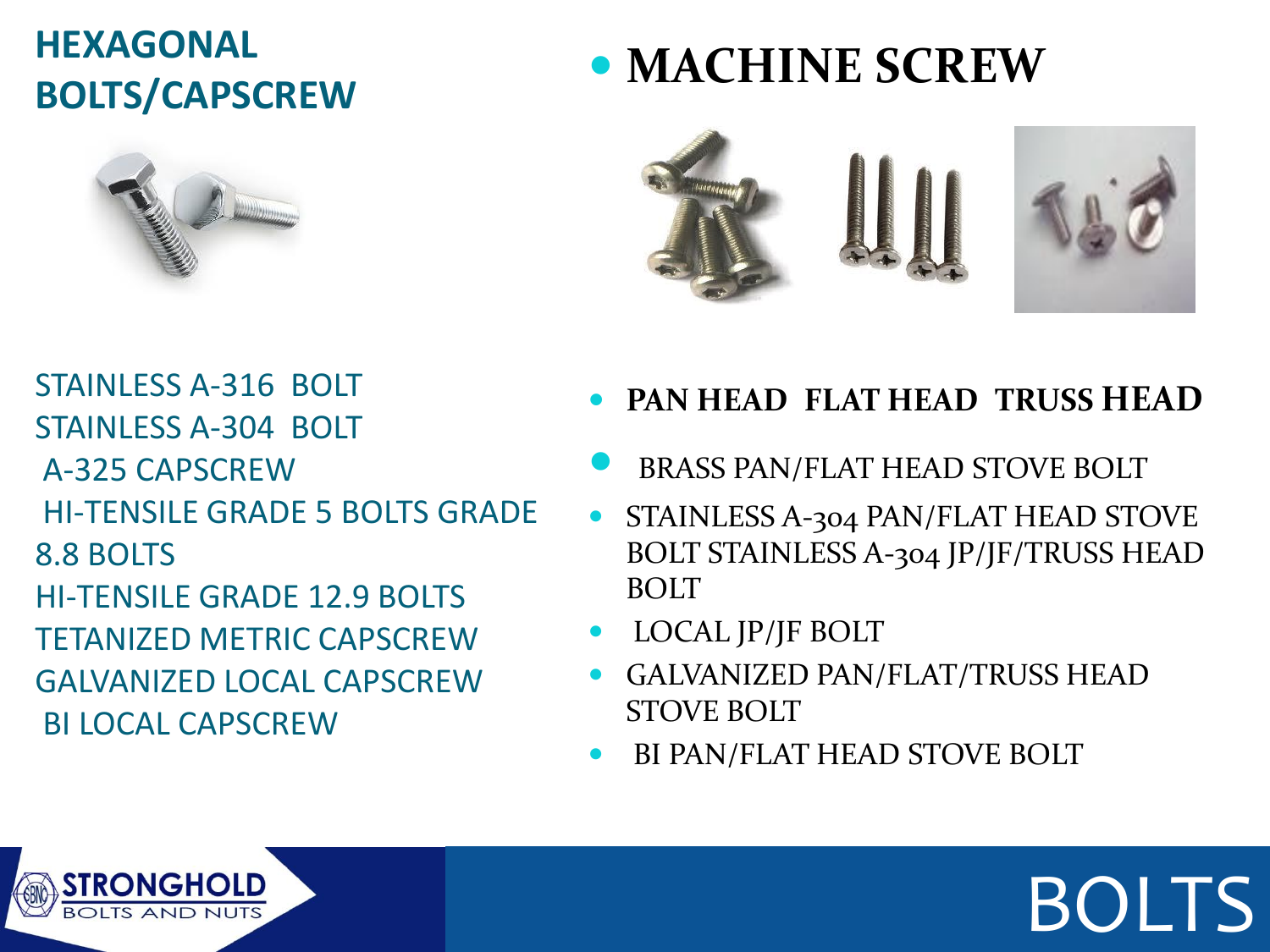#### **HEXAGONAL FLANGE BOLTS**



PLOW BOLT



#### **STUB BOLT**

- GALVANIZED LOCAL STUB BOLT
- BI LOCAL STUB BOLT
- TETANIZED METRIC STUB BOLT
- BLACK IMPORTED STUD BOLT



- GALVANIZED U BOLT FOR PIPE
- BI LOCAL U BOLT ROUND/FLAT
- BLACK IMPORTED U BOLT



**SHOULDER SCREW**







### BOLTS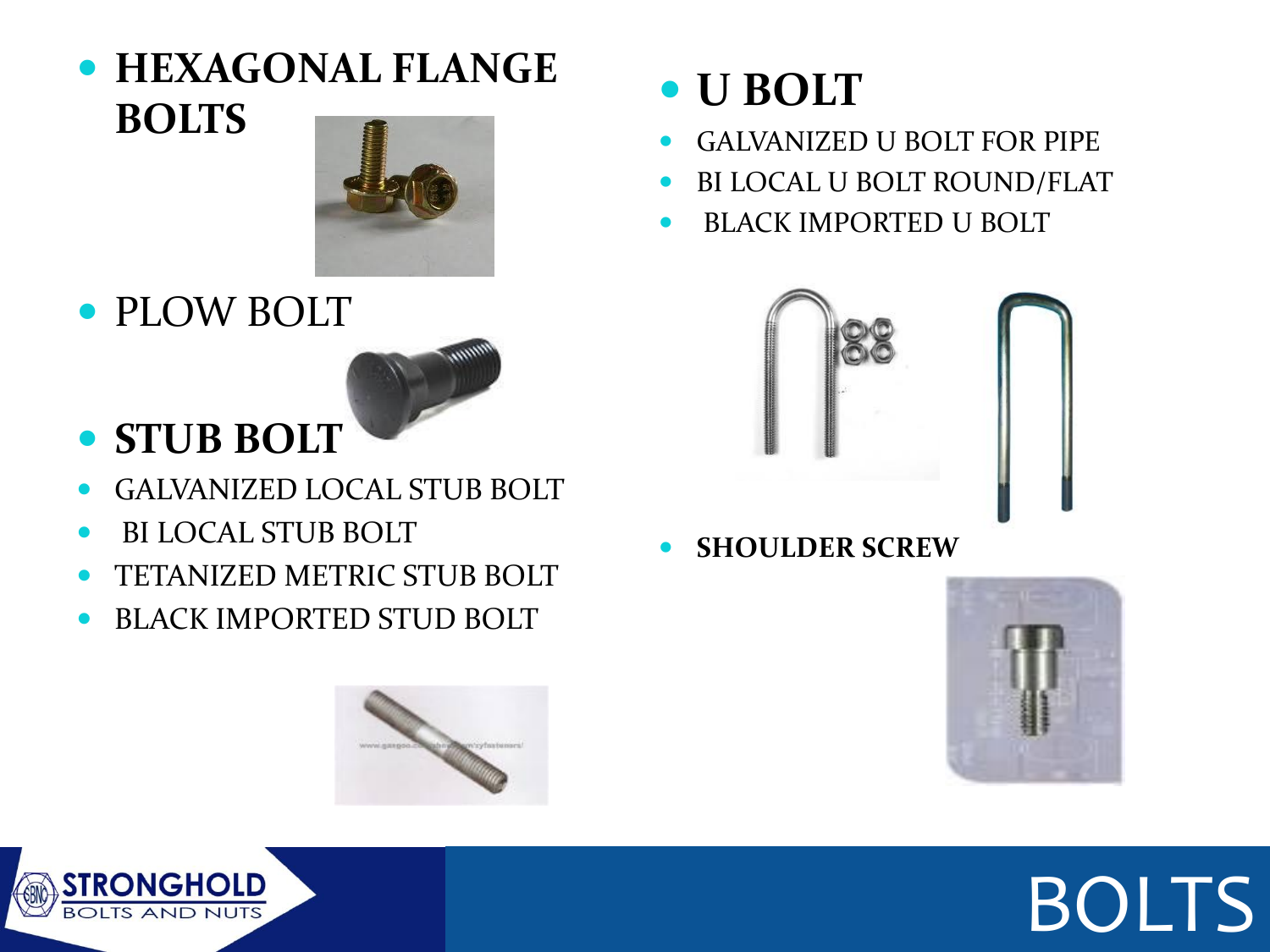#### **WING BOLT**



- **INSERT FORNITURE BOLT**
- CONNECTING BOLT



#### **CARRIAGE BOLT**

**J BOLT**

 STAINLESS A-304 CARRIAGE BOLT GALVANIZED LOCAL CARRIAGE BOLT BI LOCAL CARRIAGE BOLT





#### **CENTER BOLT**

 BI LOCAL CENTER BOLT BLACK IMPORTED CENTER BOLT







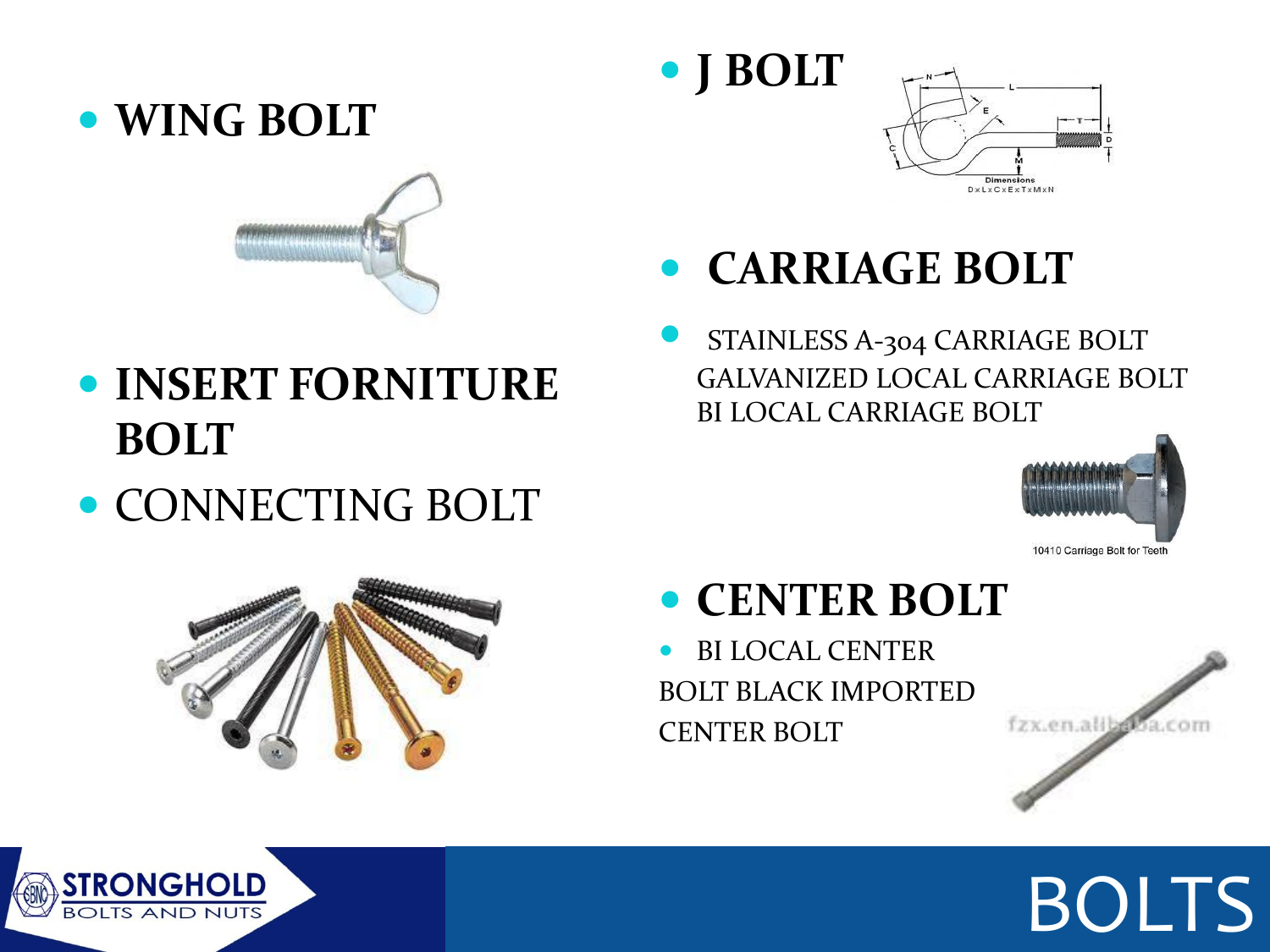- **FULLY THREADED ROD** STAINLESS A-316 ROD
- STAINLESS A-304 ROD
- BLACK IMPORTED HI-TENSILE ROD
- BLACK IMPORTED
- B7 ROD GALVANIZED FULLY HANGER ROD



 **HANGER BOLT ANCHOR BOLT**



**EYE BOLT**



**ANCHOR BOLT**

 **SQUARE HEAD SET SCREW**





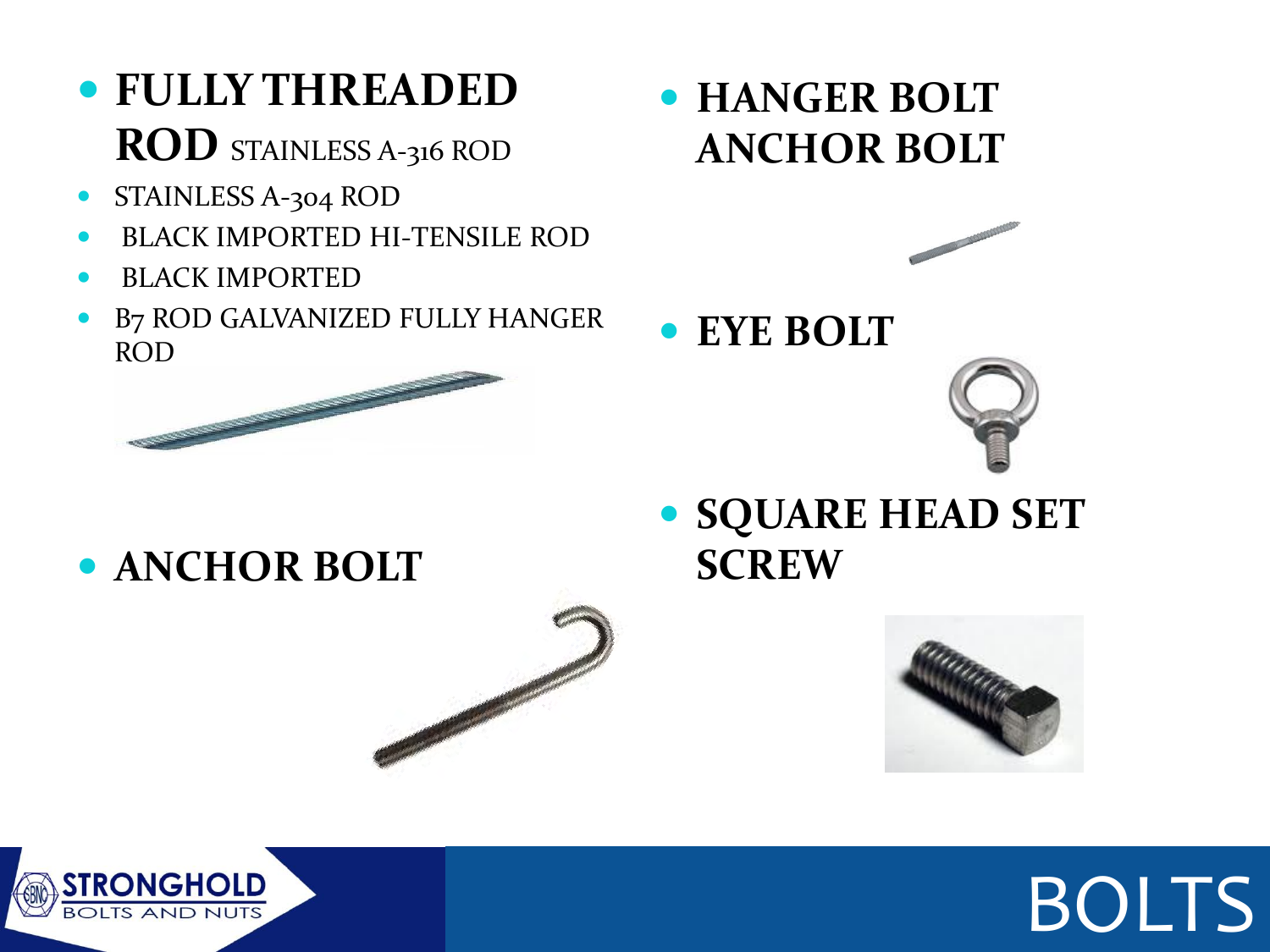### **ALLEN SOCKET BOLT**

- **ALLEN CAPSCREW STAINLESS A-304**
- **HI-TENSILE**



- **ALLEN BUTTON CAPSCREW**
- **STAINLESS A-304**
- **HI-TENSILE**



- **ALLEN FLAT CAPSCREW**
- **STAINLESS A-304**
- **HI-TENSILE**



#### **ALLEN SETSCREW**

- **STAINLESS A-304**
- **HI-TENSILE**





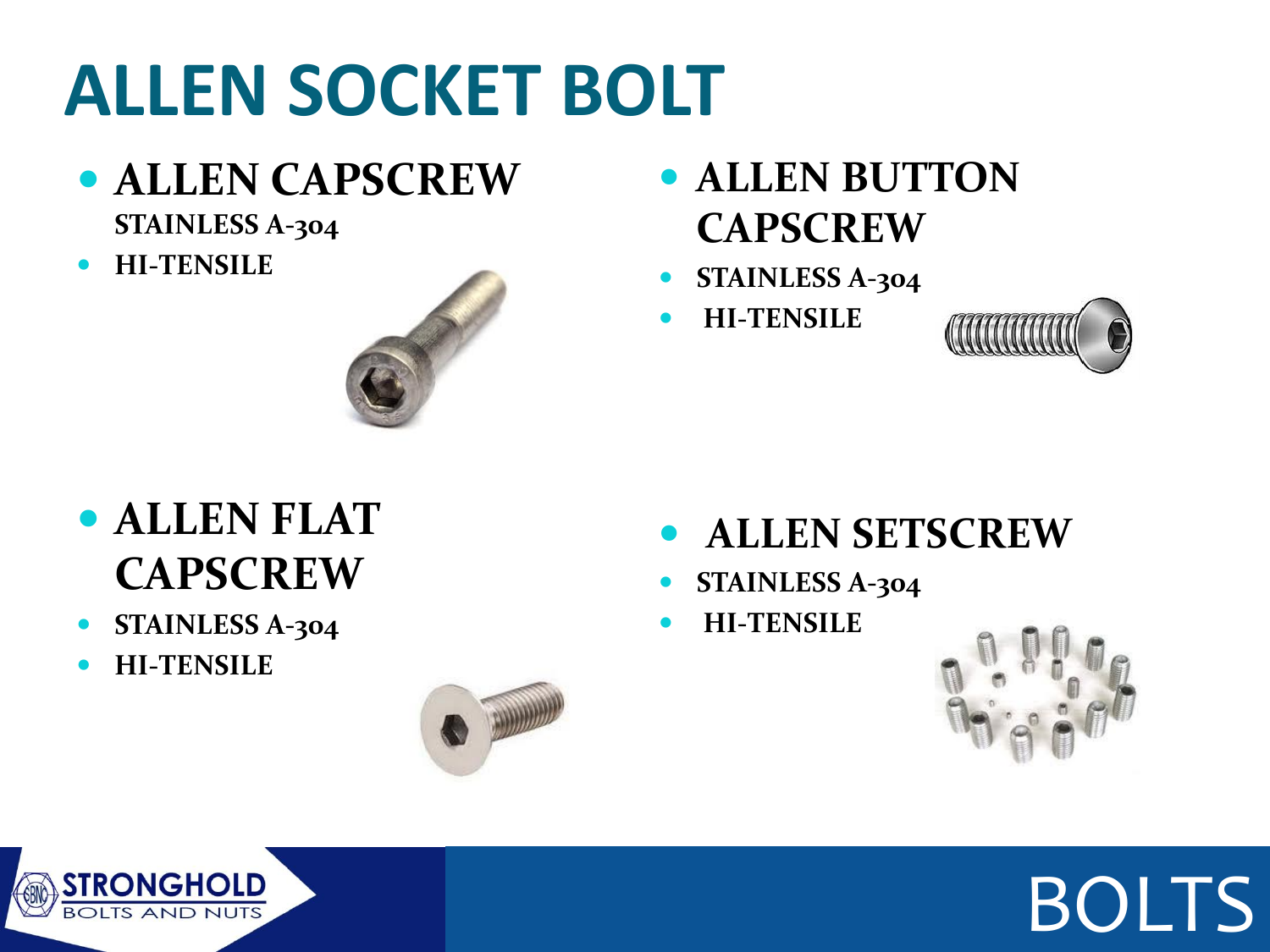### **RIVETS**

- BLIND RIVETS STAINLESS A-304 ANALOG
- ALUMINUM

#### **• STEELRIVETS**



#### ALUMINUN RIVETS





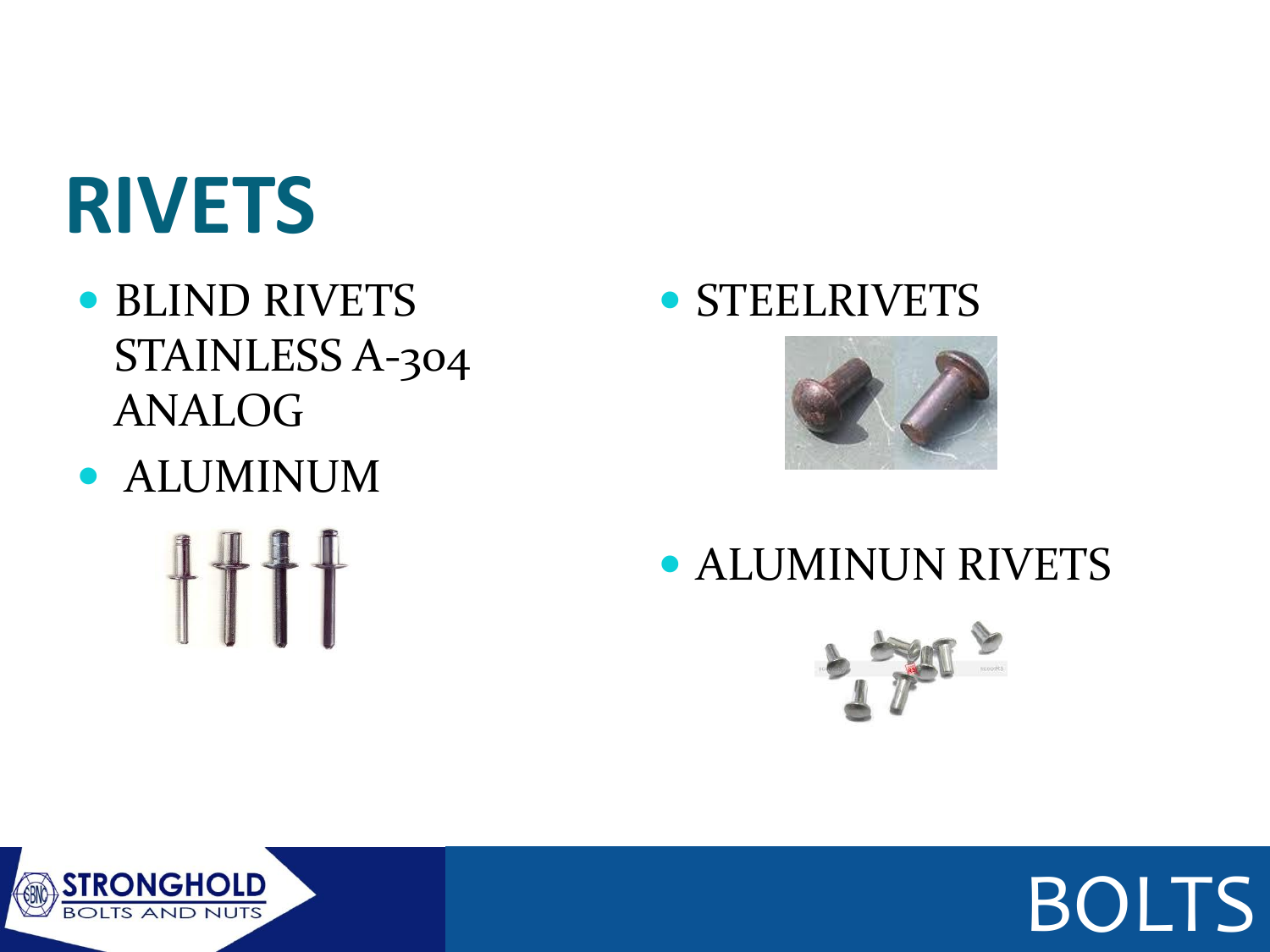**FLAT HEAD WOOD SCREW** voon scas



- BRASS WOOD SCREW
- GALVANIZED LOCAL WOODS SCREW
- BI LOCAL WOOD SCREW
- **PLASTIC TOX**



**HARDIFLEX SCREW**





#### **SLOTTED ANGLE BAR & ASSESORIES**





**GYPSUM SCREW**



## BOLTS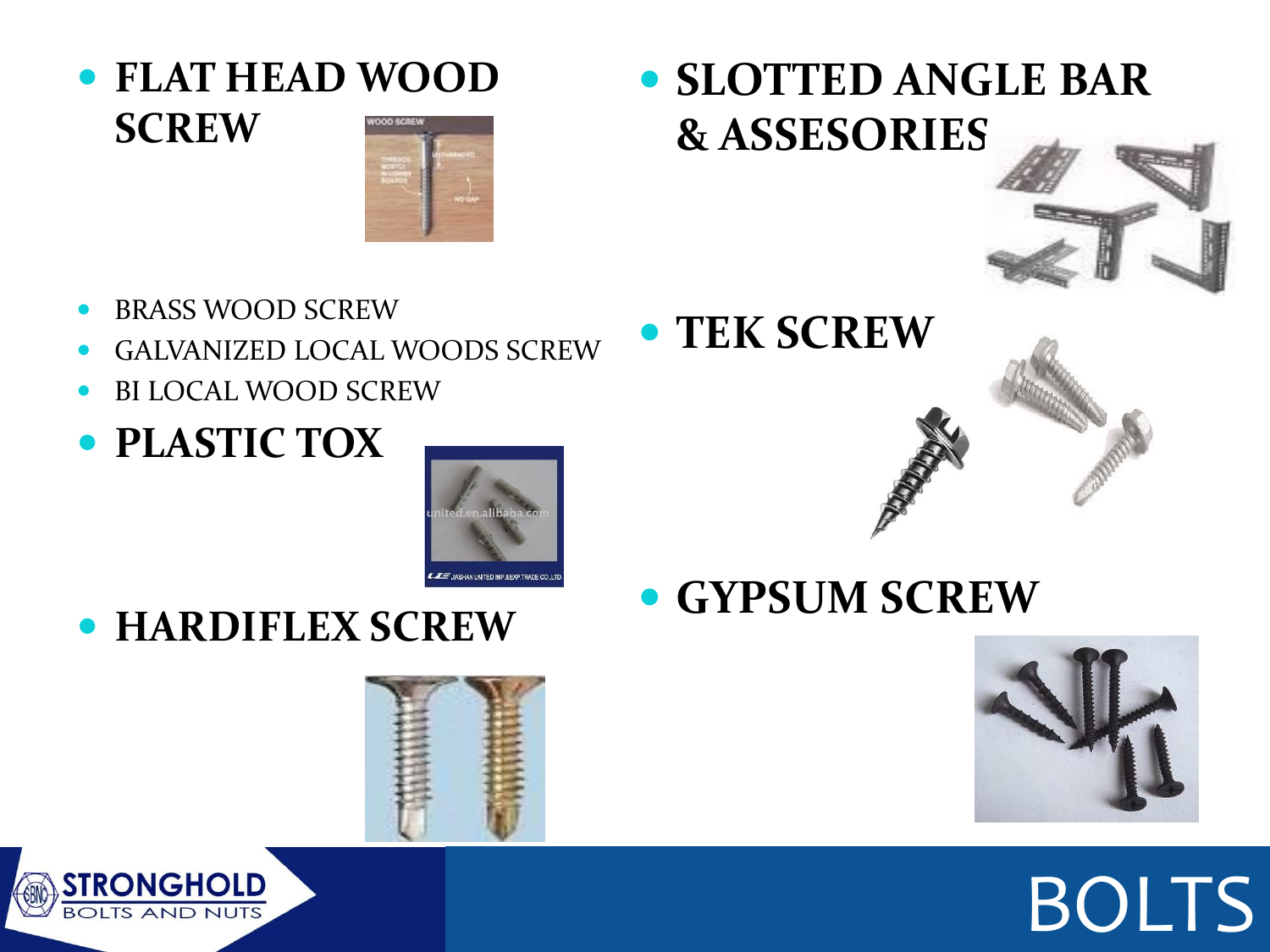### **SELF-DRILLING SCREW**STAINLESS

A-304 SELF DRILLING SCREW GALVANIZED SELF-DRILLING SCREW

**PAN HEAD**

**FLAT HEAD**



#### **TRUSS HEAD**



**HEX HEAD**







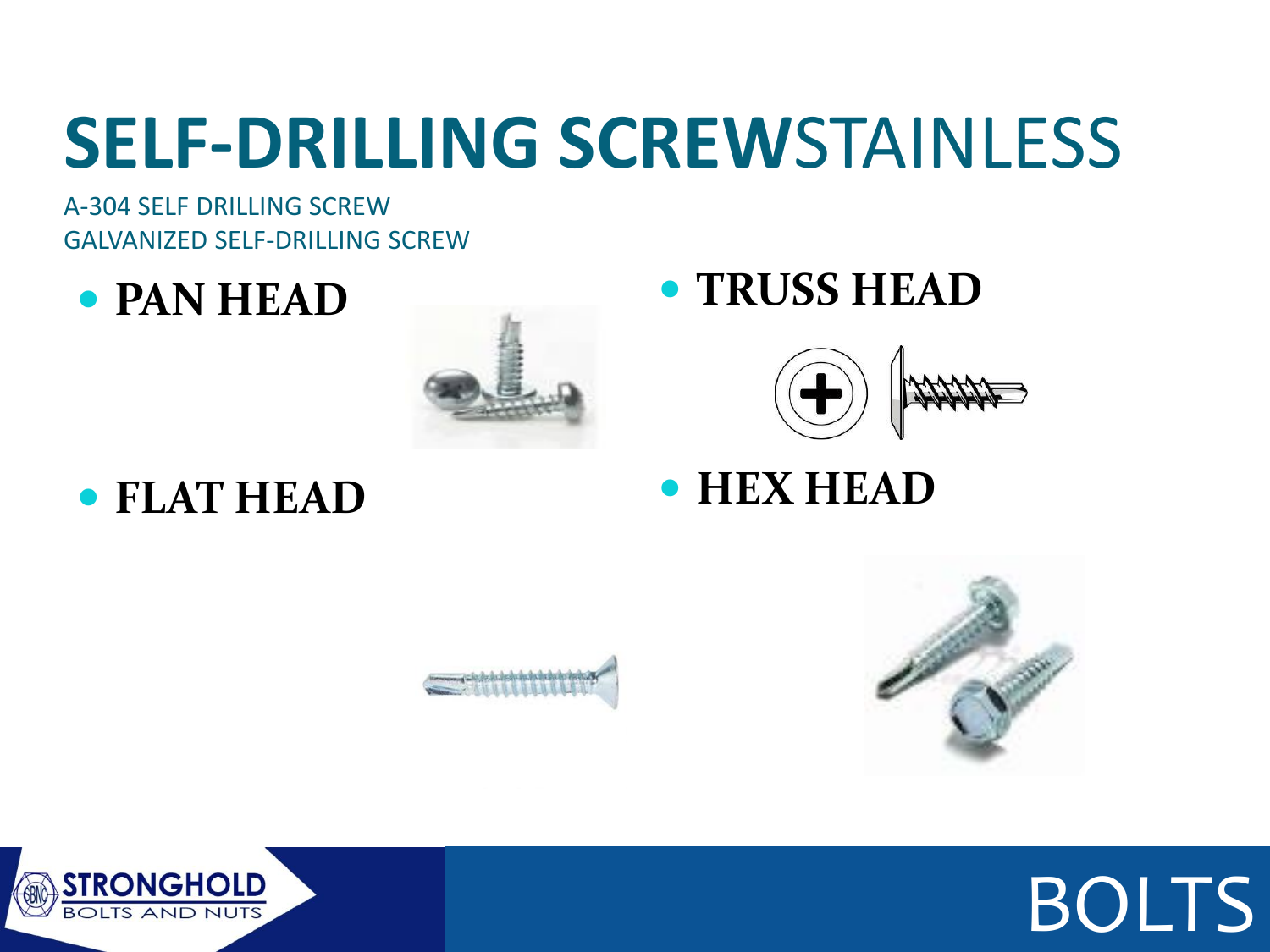### **EXPANSION BOLTS**

**GRIP ANCHOR**



**CUT ANCHOR**



**WEDGE ANCHOR**



**STRIKE ANCHOR**

**LAG SCREW W/ EXPANSION** 

**METAL FRAME ANCHOR**

**• DYNA BOLT** 

**SHIELD**



**SLEEVE ANCHOR**







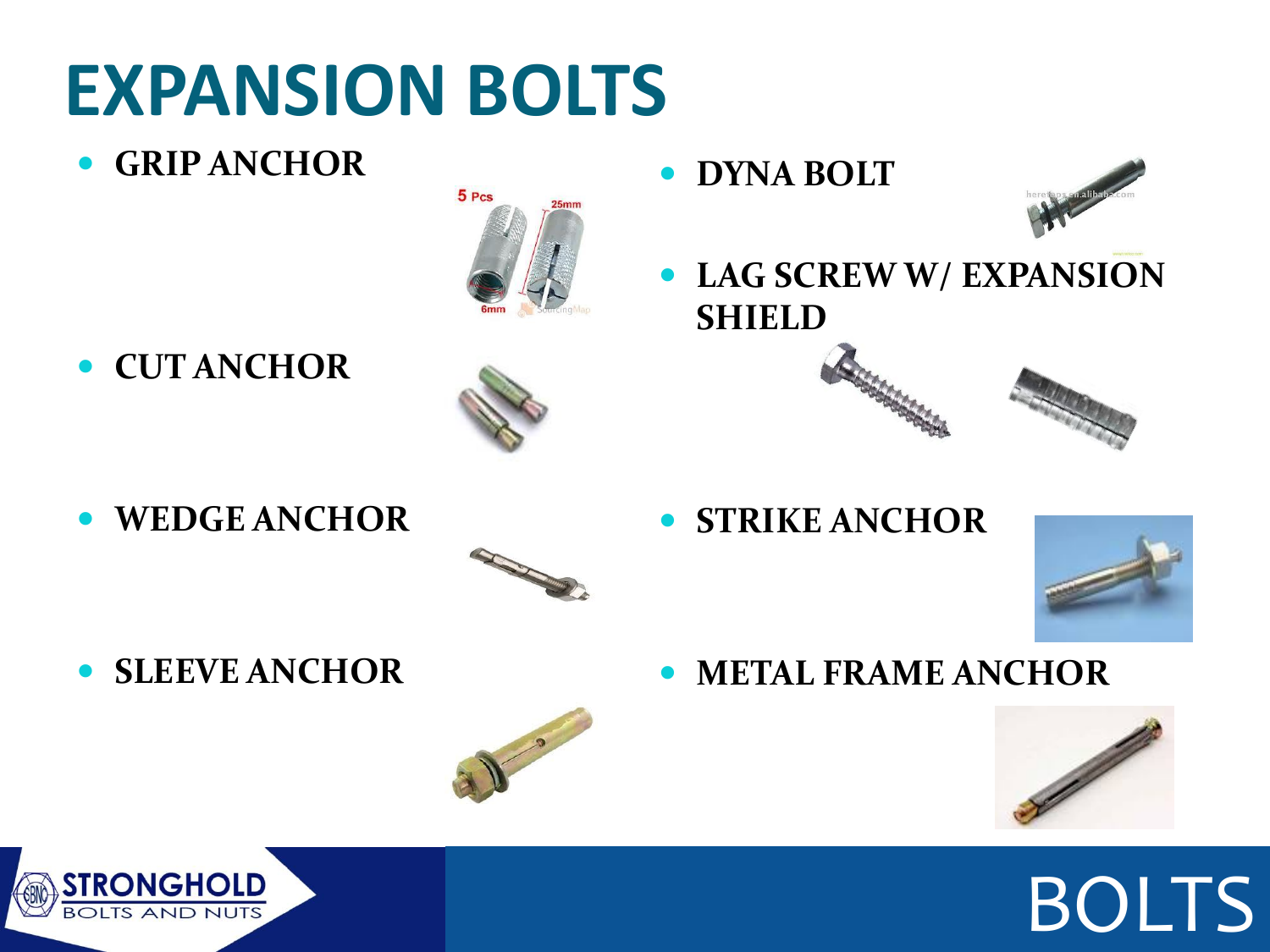**• SHELL ANCHOR B TYPE**



**• SHELL ANCHOR C TYPE**

# allisha.com



**HOLLOW ANCHOR**

#### **• SELFDRILLING ANCHOR**

**EZ ANCHOR**





 **SHELL ANCHOR O TYPE**